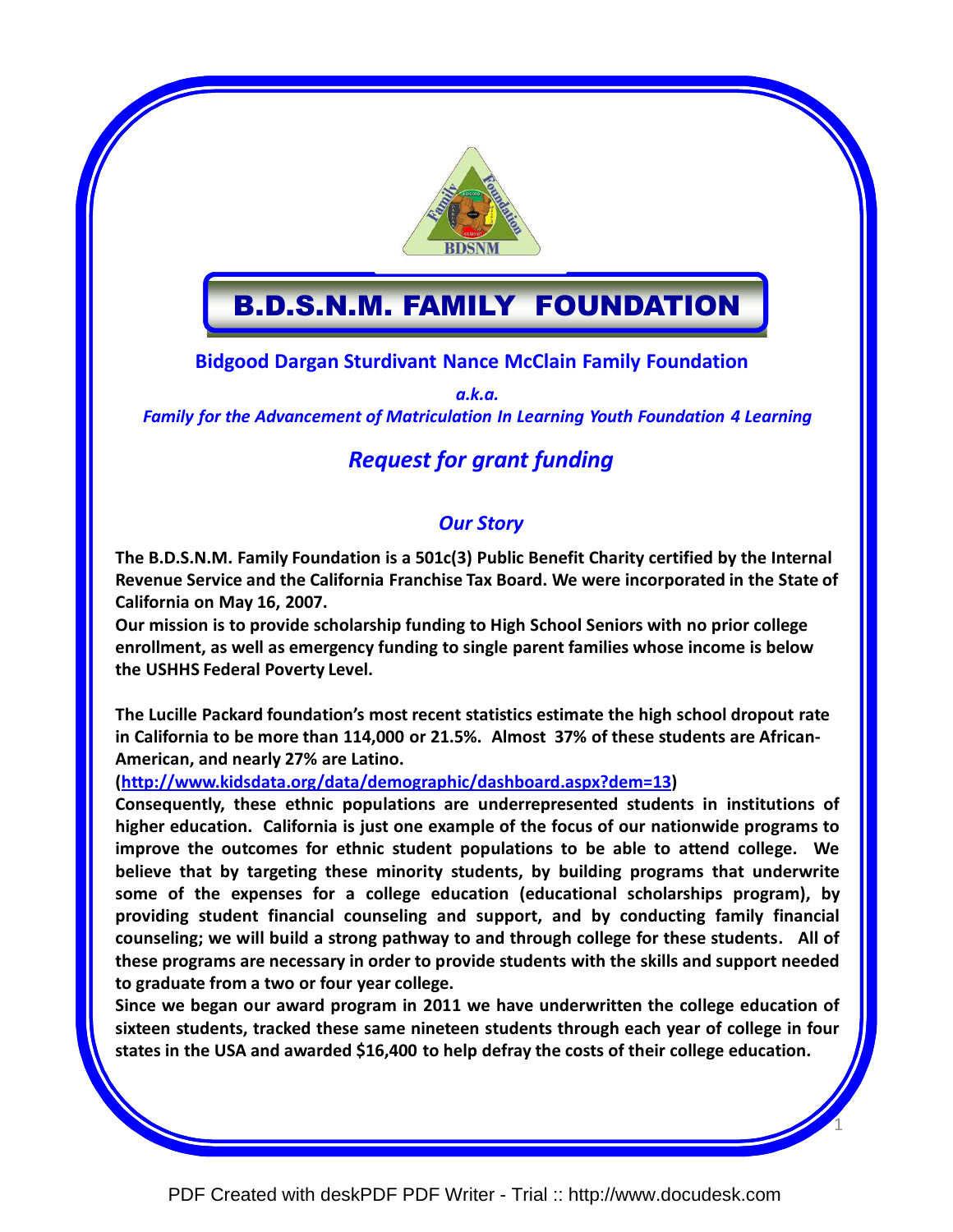

### **Organizational fit**

The BDSNM organization has a nationwide focus for assisting minority and underrepresented students in colleges throughout the USA. Board members are located in California, Georgia, Oregon, Kansas, North Carolina, Maryland, Texas and the District of Columbia Our board accepts scholarship applications throughout the year and meets bimonthly to consider applications for funding and other business. Our board members are qualified educators, successful business people and professionals with a particular common emphasis on our heritage as descendants of slaves from the 1700s. Our particular sensitivity is reflected in our mission statement to help disadvantaged youth who need a helpful support system in order to achieve their academic goals of a secondary education. Our criteria for scholarship applicants is tied to the US HHS Federal Poverty Guidelines which covers all ethnicities through the common bond of poverty

#### **Grant-Request Population Served**

Our primary and secondary target populations are described above – African-American and Latino populations who are generally in the low income sector of the American population. Since need is the first measurement in our application evaluation process, low income applicants are particularly favored. These applicants tend to be first-generation college students. All applicants must complete the FAFSA forms as part of the qualifying process for our grant applications.

Of the nineteen students who have received awards one of them (5%) has a parent with a secondary degree. Three of the nineteen (16%) have parents who have high school diplomas. All of these students qualified for Federal Pell Grants of varying amounts. With a funding level of \$80,000 we can serve sixteen students per year for five years in our service areas of Alabama, California, Georgia, Indiana, Kansas, Oregon, Maryland, North Carolina, Texas and the District of Columbia. All areas are represented by our extensive Board of Directors and our Advisory Board.

|                                                                              | <b>IT THE UNIVERSITY OF A POST THE TOTAL TO THE READ IN THE UNIVERSITY OF A POINT OF A POINT OF A POINT OF THE UP</b> |  |
|------------------------------------------------------------------------------|-----------------------------------------------------------------------------------------------------------------------|--|
| http://www.governing.com/gov-data/high-school-graduation-rates-by-state.html |                                                                                                                       |  |
| <b>California</b>                                                            | 19.6%                                                                                                                 |  |
| <b>Alabama</b>                                                               | 20.0%                                                                                                                 |  |
| <b>District of Columbia</b>                                                  | 37.7%                                                                                                                 |  |
| Georgia                                                                      | 28.3%                                                                                                                 |  |
| Indiana                                                                      | 13.0%                                                                                                                 |  |
| Kansas                                                                       | 14.3%                                                                                                                 |  |
| <b>Maryland</b>                                                              | 15.0%                                                                                                                 |  |
| <b>North Carolina</b>                                                        | 17.5%                                                                                                                 |  |
| Oregon                                                                       | 31.3%                                                                                                                 |  |
| <b>Texas</b>                                                                 | 12.0%                                                                                                                 |  |

PDF Created with deskPDF PDF Writer - Trial :: http://www.docudesk.com

**In The United States the dropout rate is 18.6% for all high schools students.**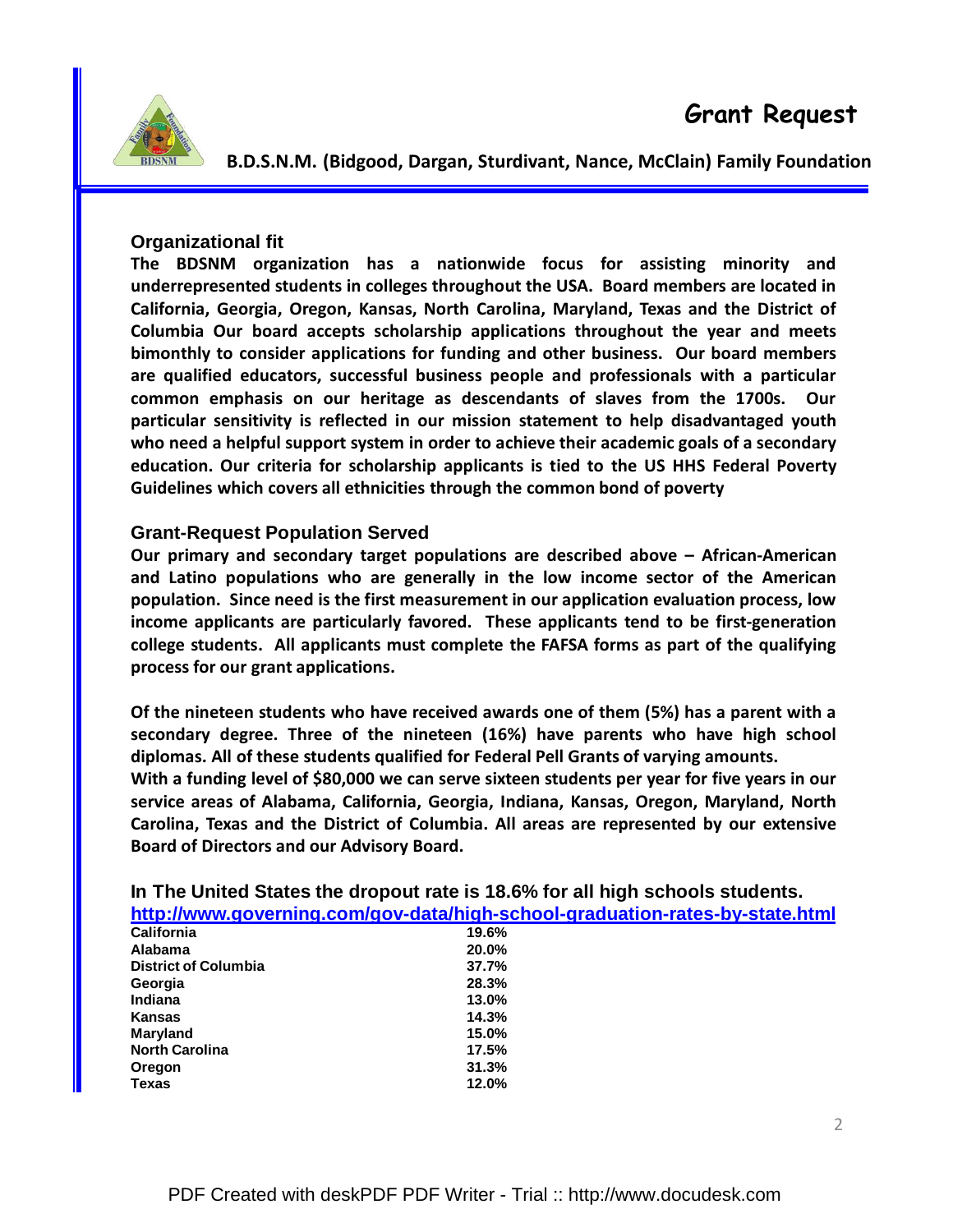| <b>Grant-Request Population Served (continued-I)</b><br>In The United States the dropout rate is 26.7% for low income students.<br>http://www.governing.com/gov-data/high-school-graduation-rates-by-state.html |       |  |
|-----------------------------------------------------------------------------------------------------------------------------------------------------------------------------------------------------------------|-------|--|
| <b>District of Columbia</b>                                                                                                                                                                                     | 41.1% |  |
| Oregon                                                                                                                                                                                                          | 39.6% |  |
| Georgia                                                                                                                                                                                                         | 36.2% |  |
| <b>California</b>                                                                                                                                                                                               | 25.2% |  |
| <b>Maryland</b>                                                                                                                                                                                                 | 25.2% |  |
| <b>North Carolina</b>                                                                                                                                                                                           | 23.9% |  |
| Kansas                                                                                                                                                                                                          | 23.4% |  |
| <b>Alabama</b>                                                                                                                                                                                                  | 19.7% |  |
| <b>Indiana</b>                                                                                                                                                                                                  | 17.3% |  |
| <b>Texas</b>                                                                                                                                                                                                    | 14.8% |  |

In the District of Columbia with the highest dropout rate of 37% for the areas we serve, The Low Income Dropout Rate for Students was 41.1%. The national dropout rate for low income students increases by 8% over the national level. For the areas we serve the national dropout rate average is 20.9%. For low income students for the areas we serve the average dropout rate is 26.6%. An increase in percentage of 5.8%. The data referenced here covers school years from 2010-2011, 2011- 2012 and 2012-2013. 2013 being the data referenced above. From 2010 to 2013 there has been improvement of only an average of one percent per year and two percent for the three year measured period. Our use of the US HHS Poverty Guidelines as a requirement for application links by a low income bond all ethnic groups. In our first year of awards we made one award in the District of Columbia, two in Georgia and one in California.

#### 2012 award recipients.

**Edwin R. Ochoa** is an American born Guatemalan whose family moved back to Guatemala shortly after his birth. When Edwin returned to America his primary language was Spanish. Being a very diligent individual, Edwin used his frustration with the American language and customs to fuel his determination to become familiar with its customs and articulate in English. In his four years of high school, Edwin has been at the head of his class, a member of the Principal's Honor Roll and maintained a cumulative GPA in excess of 4.0. His resilience motivates him to overcome any challenge that confronts him. The Family Foundation is proud to be a partner with this dynamic young student. Edwin plans to graduate from California State University, Los Angeles in 2017.

**Nikeila C. Jensen** of Moorpark, CA has overcome significant personal challenges in her life. With the passing of her father when she was in elementary school and an absentee mother, Nikeila has had to take residence with an aunt and uncle. With constant personal challenges facing her, Nikeila has learned to make difficult decisions that have made her a strong person who is looked up to by her peers. She has become a role model to other young women at Moorpark High School. In addition to being an excellent student with limited resources, Nikeila has consistently found time to participate in programs that assist other students and the less fortunate. She often volunteers to feed the homeless and pass out blankets to them. She also organizes other students in day trips to work with shelters and food banks in the area. Nikeila, as head of Fundraising for the MHS Health Science Academy organizes special events and activities for the more than 300 members of this student organization. Her 3.8 GPA falls short of telling the full story of Nikeila C. Jensen who is a driven young woman who seeks to share in every way she can. Nikeila expects to graduate from Northwest Missouri State University in Maryville, MO in 2016.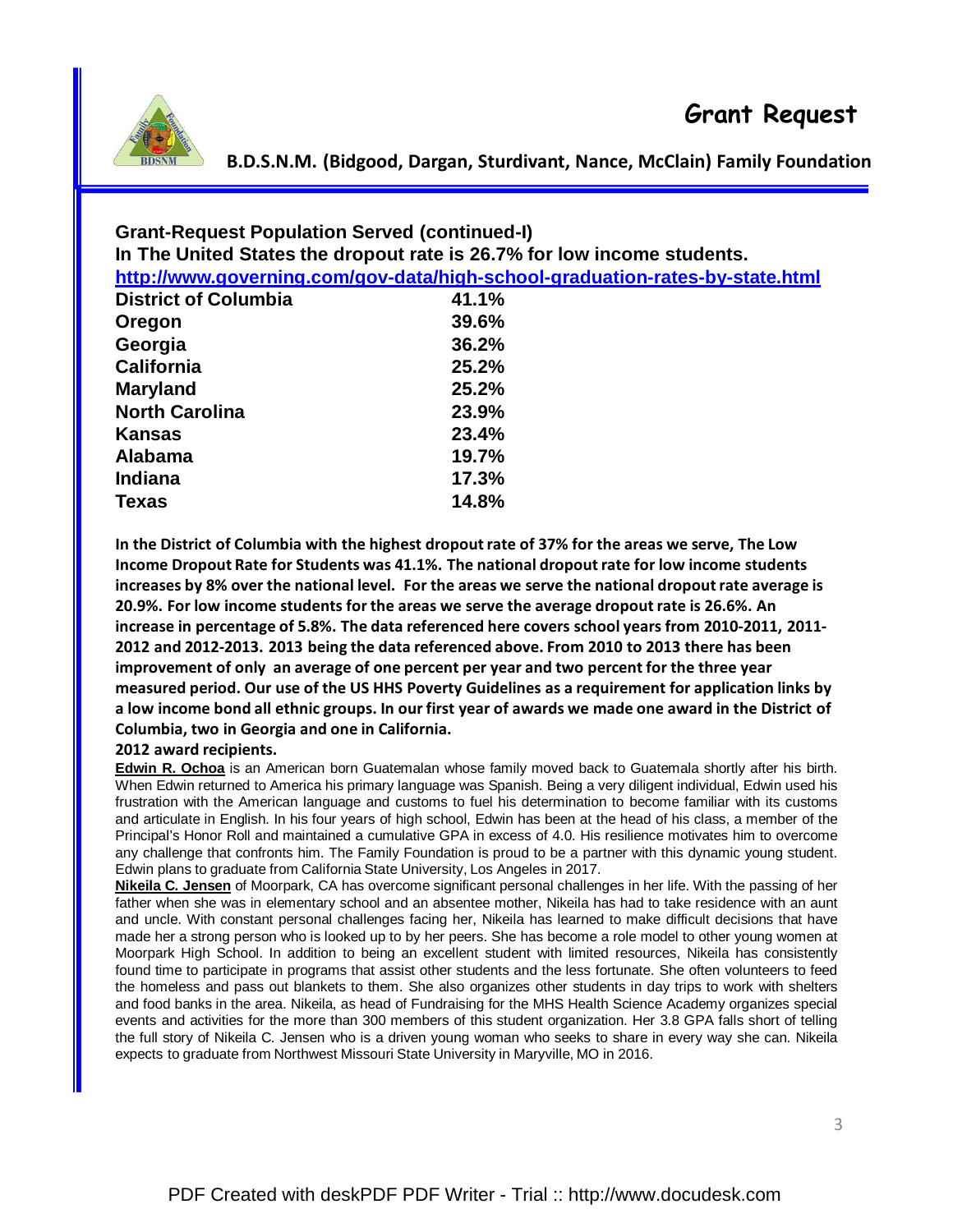

## **Grant-Request Population Served (continued-II)**

**Amber D. Baker** of Los Angeles, CA is a story of inspiration and personal growth. Amber has dealt with an absentee mother and an inconsistent father since childhood. As a result she began her high school career with the marks of these life conditions. Her strong character and refusal to accept her condition caused her to choose to attend a LAUSD charter school which would better prepare her for a future of success. She also chose to submit herself to the Foster Care system in order to make significant changes in her personal environment. Amber is self motivated and is a survivor with the will to far exceed her goals. A school favorite, Amber who began her high school career somewhat shy and introverted has grown to be a leader of her class and is the current Student Body President. She avoids negative and detractive influences and focuses on creating her own success. By so doing, Amber sets an example for others to make good life choices. Amber isattending California State University, Pomona.

**Levi Moellering** of Moorpark, CA is a graduate of Moorpark High School who is committed to succeed in helping others. His goal is to become a physician so that he can provide this type of resource in depressed communities. Levi has learned as a child the importance of volunteerism and community involvement. Both of Levi's parents are educators and both have allowed him the freedom to recognize the value of this important character trait on his own. He saw the light and at an early age began to join his parents in these opportunities for personal growth. In addition to being an excellent student and athlete, Levi has gone to the cities of Los Angeles and San Francisco to serve the homeless and has had the opportunity to travel to Kenya to the village of Makobe to provide construction skills to a school for AIDS-orphaned children. The soft-spoken giving person that he is, Levi will make a valuable contribution to his generation that seeks to give a hand up in addition to a hand out. Levi attends Vanguard University in Costa Mesa, CA.

More information is available on our website at www.family4learning.org in the Historical Archives sector on the Achievement Bonus and Achievers Info I and II pages.

### **Grant-request geographic area**

Our geographic service areas at the present time are California, Georgia, Indiana, Kansas, Oregon, Maryland, North Carolina, Texas and the District of Columbia. These are areas where we have board representation and committee members with interest and the ability to serve and follow up on awardees' progress in school and in achieving their scholastic and personal goals. Prior to awards, training in personal finance will be available for each named recipient. Once scholarship awards are made, a member of our Educational Support Committee will be responsible for maintaining contact with the awardees in their geographic areas. Regular meetings will be held in order to assess financial, educational, and family needs. Annual reports will be submitted to the Board of Directors. Once an award recipient has graduated, the foundation will track the graduate for a period of one year with additional support for career counseling and financial stability.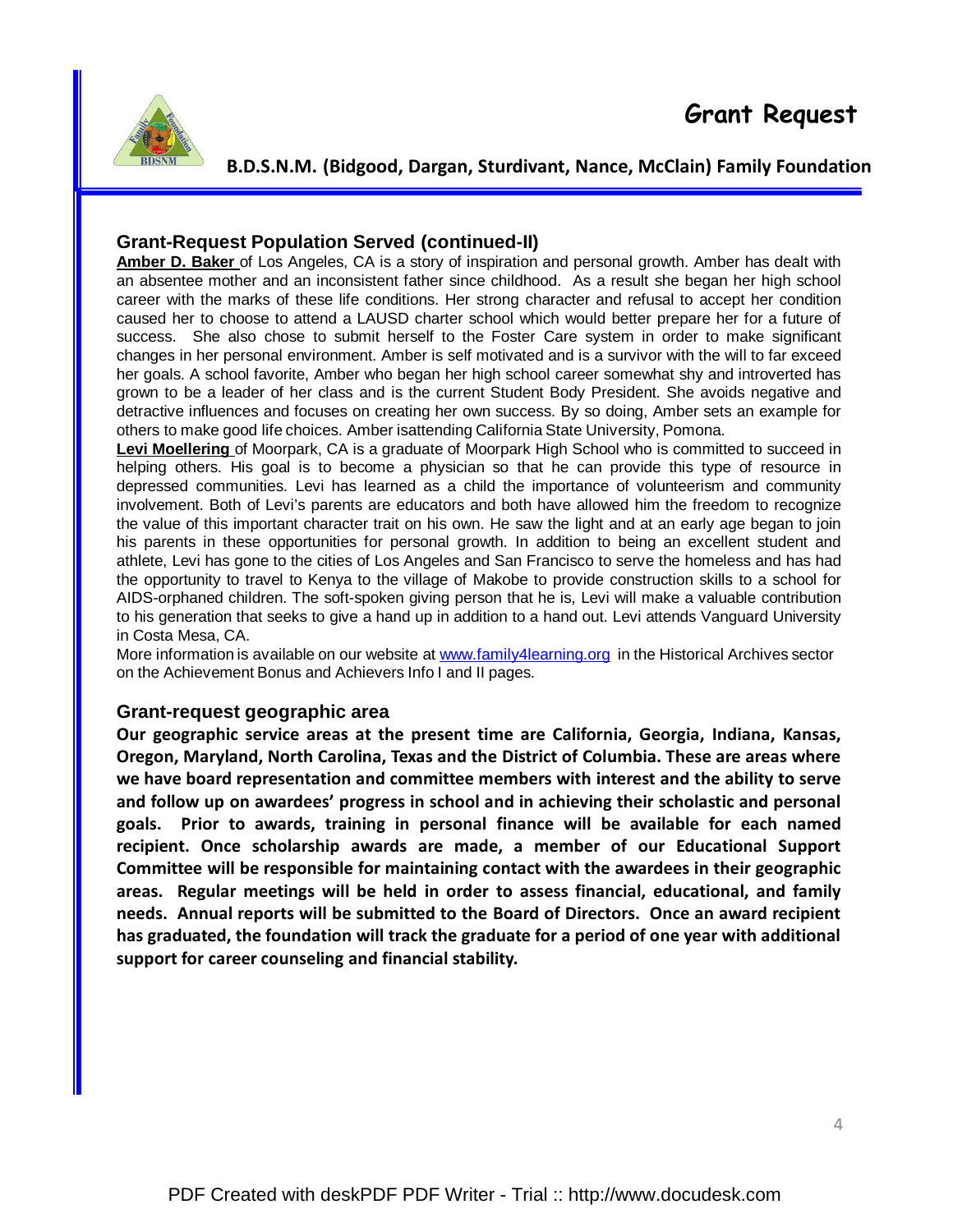

**Grant-request goals and activities**

We are requesting a \$80,000 grant for the fiscal years 2016 through 2020. This allocation will allow us to increase the number of students serviced to a total of eighty over the five year period and will serve as the basis for our solicitation of matching funds from our board members, corporate sponsors, and other granting agencies to help increase our ability to service underrepresented students in secondary education. Sixteen scholarships of \$1000 each will be allocated per year during these fiscal periods.

We have partnered with the American Institutes for Research to finance an award scholarship in the District of Columbia in 2011 for four years. We have also received sponsorships from local businesses such as the Sherwood Mortgage Group in Thousand Oaks, CA, Garfield Travis Enterprises Inc., in Moorpark, CA and Relaxed Customs Co. in Newbury Park, CA. We now partner with Pasadena YouthBuild organization, a nationwide program dedicated to providing a high school diploma for students ages 16-25 who have dropped out of high school. The program additionally provides job counseling, mental health counseling, leadership programs, life skills, job training, and community service. We also partner with Wells Fargo Bank for personal financial management training of our award recipients.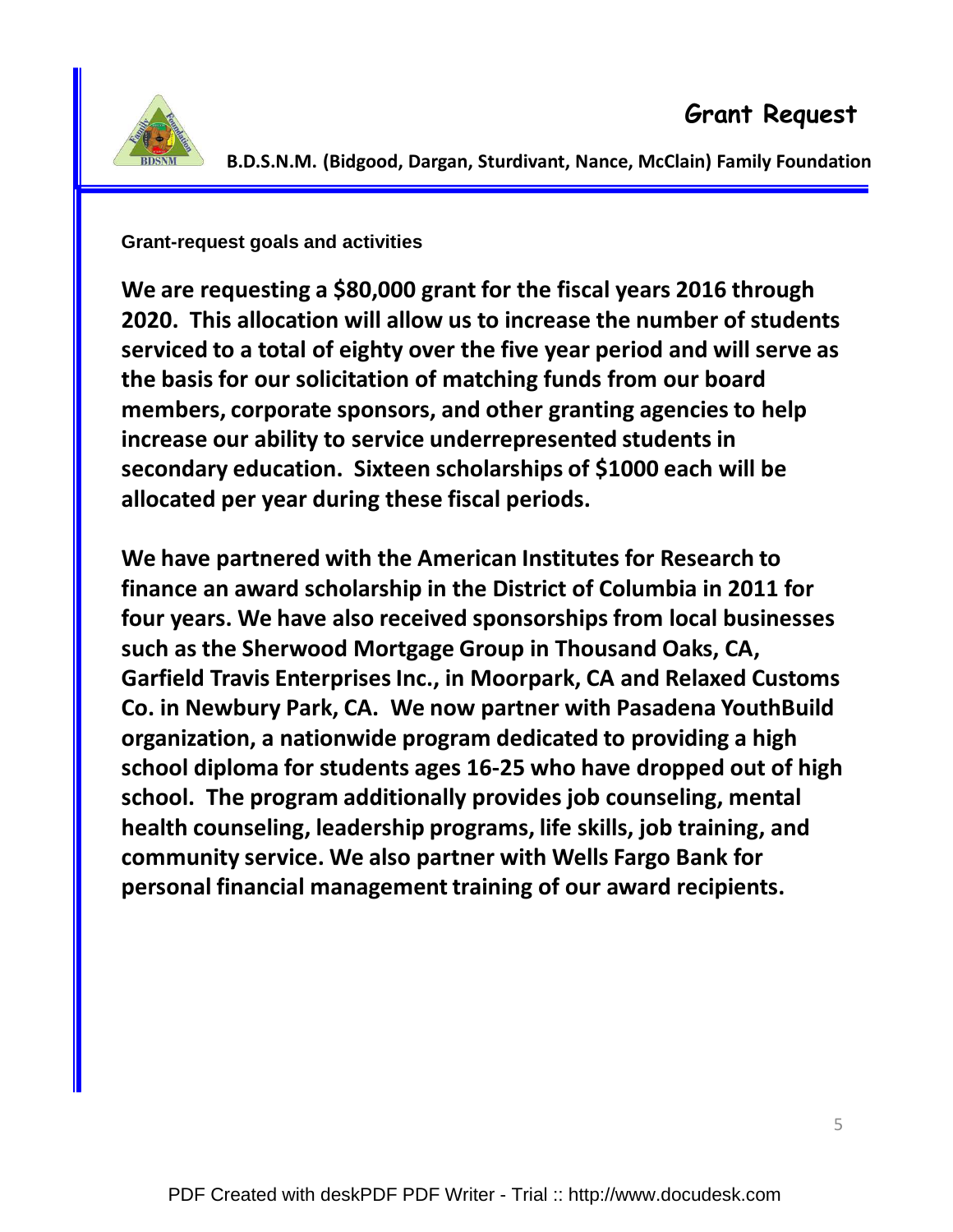

B.D.S.N.M. Family Foundation Educational Scholarship/Grants, Matching Grants Scholarships will be awarded annually to high school graduates for educational expenses to accredited colleges, universities and trade and/or technical schools.

### **Scholarship Criteria**

The following are the criteria that the student must meet in order to qualify for a scholarship: •Applicant must have no prior college enrollment.

•Applicant must be graduating in the current year with a minimum scholastic GPA of 2.5.

•Applicant must provide proof of enrollment in the college/university.

•Applicant's total family income cannot exceed four times the Federal Poverty Level for the number of family members living in the household for the current year.

(See URL: http://aspe.hhs.gov/poverty/12poverty.shtml.)

•Applicant must meet the citizenship eligibility requirements of the Free Application for Federal Student Aid (FAFSA).

•Applicant must be in the process of completing or have completed an application for **Free Application for Federal Student Aid (FAFSA).** 

•Applicant must provide their Data Release Number (DRN) and a copy of their SAR (Student Aid Report).

•Applicant must provide full household financial disclosure including other financial assistance. **Other important information:**

If the applicant is awarded a scholarship, they must maintain all qualification requirements each year. They must also maintain contact with the B.D.S.N.M. Family Foundation for educational advice, counsel and support during their college career. Failure to qualify can cause elimination from the program. Applicants who do not receive an award can reapply in 12 months if there is still no prior college enrollment.

### **Awards**

Each grant will total \$1,000 in value to be awarded in 4 annual graduated installments of \$200, \$250, 250, & \$300.

Grants will be awarded in the geographic areas currently served by the foundation: Phoenix, Arizona Area, Los Angeles Basin, Atlanta Metro Area, Charlotte, North Carolina Area, Washington, D.C./Maryland/Virginia Metro Area, Texas, Florida, Indiana and Kansas or any other foundation location in the United States of America.

The number of grants can be increased by the availability of grant sponsors and qualified applicants who excel in the evaluation process.

An Achievement Bonus award may be made to the top qualifier when certain conditions are met. The candidate must attain the highest rating of all applicants in our evaluation process.

That highest rating must exceed a rating standard.

Graduating GPA must exceed 4.0.

The value of the award will depend on available sponsorship.

The nature of the Achievement Bonus will be determined by the needs of the recipient.

The funding process will not begin until all application data is received and authenticated.

Funding may take ten days to two weeks after receipt of all authentication data.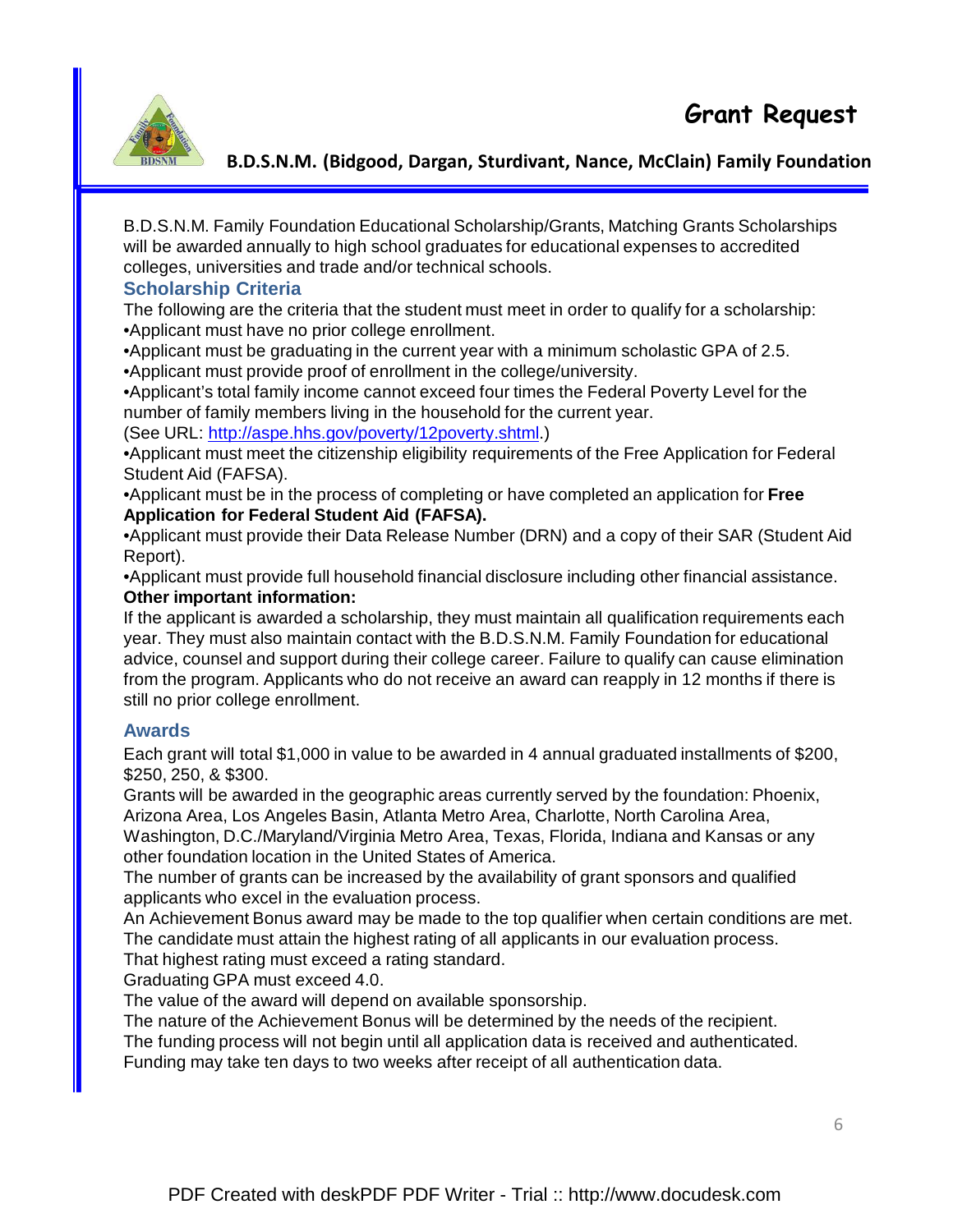

# **Evaluation Process**

Application packages will be evaluated by the Education Committee using the "Blind Review" process.

The identity of the applicant is known only to the "Coordinator" and is not published until final awards are made by the B.D.S.N.M. Family Foundation Board of Directors.

Specific criteria approved by the Board of Directors will be used to evaluate applications.

Upon completion of the review process, the finalists will be forwarded to the Board of Directors with recommendations for final approval.

Identity of applicants will remain anonymous until the Board of Directors has voted on the final recipients.

Application Packages are evaluated based on need, academics and total quality of package in that order.

Specific categories evaluated:

Applicant's need for assistance Financial Resources for college (including Federal Pell Grant eligibility amount) High School Transcript (academics) Essays (two are required and rated on content, organization, vocabulary and language use, grammar usage and mechanics) Letters of recommendation Volunteer work and community service Honors and awards Extracurricular Activities Quality of the total application package

Upon evaluation, each category will receive points within a specific range. The maximum possible score is 100%. A minimum score of 75% is generally acceptable to qualify for an award.

Final decision on awards is made by the B.D.S.N.M. Family Foundation Board of Directors.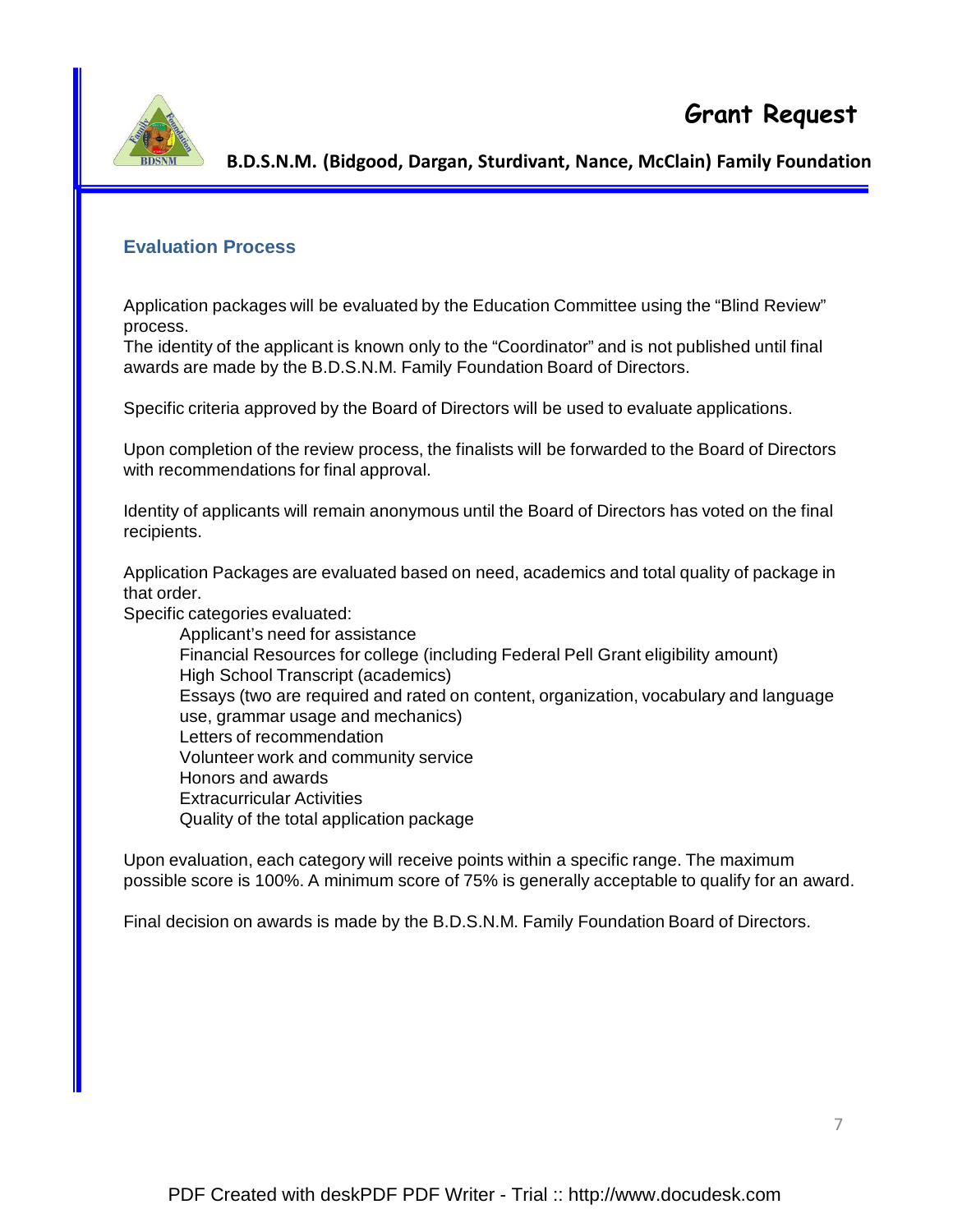

# Since our founding we have Made financial awards to 19 graduating high school seniors! Awarded nearly \$17,000 in scholarship funding WE NEED YOUR HELP TO ASSIST MORE OF THESE DESERVING STUDENTS!

# Awards are made to qualifying high school seniors:

\$1,000 scholarships are funded over four years in the amounts each year of \$200, \$250, \$250 & \$300

# 2011 SCHOLARSHIP AWARDEES

Michelle Coronado - College Ready Academy High School #7, Los Angeles, CA Galisa Ferrell - Spingarn High School, Washington, DC Shantinay Barnes – South Atlanta School of Law & Social Justice, Atlanta, GA Teanna Glass – South Atlanta School of Law & Social Justice, Atlanta, GA 2012 SCHOLARSHIP AWARDEES

# Nikeila Jensen - - Moorpark High School, Moorpark, CA Levi Moellering - Moorpark High School, Moorpark, CA Edwin Ochoa - William & Carol Ouchi High School, Los Angeles, CA Amber Baker – College Ready Academy High School #7, Los Angeles, CA 2013 SCHOLARSHIP AWARDEES

Khadeijah Ferrell - Spingarn High School, Washington, DC Iesha Gadsden, Spingarn High School, Washington, DC Renarta Hammond - South Atlanta School of Law & Social Justice, Atlanta, GA Lauren Poe - South Atlanta School of Law & Social Justice, Atlanta, GA

# 2014 SCHOLARSHIP AWARDEES

Faisal H. Atanante, Leah C. Bajulai, Kyana K. Bell, Evelyn Y. Vasquez Students On Academic Rise (SOAR) High School, Antelope Valley, CA 2015 SCHOLARSHIP AWARDEES

Jocelyn Alfaro, SOAR High School, Antelope Valley, CA Jada Wheeler - - South Atlanta School of Law & Social Justice, Atlanta, GA Kayla Wheeler - South Atlanta School of Law & Social Justice, Atlanta, GA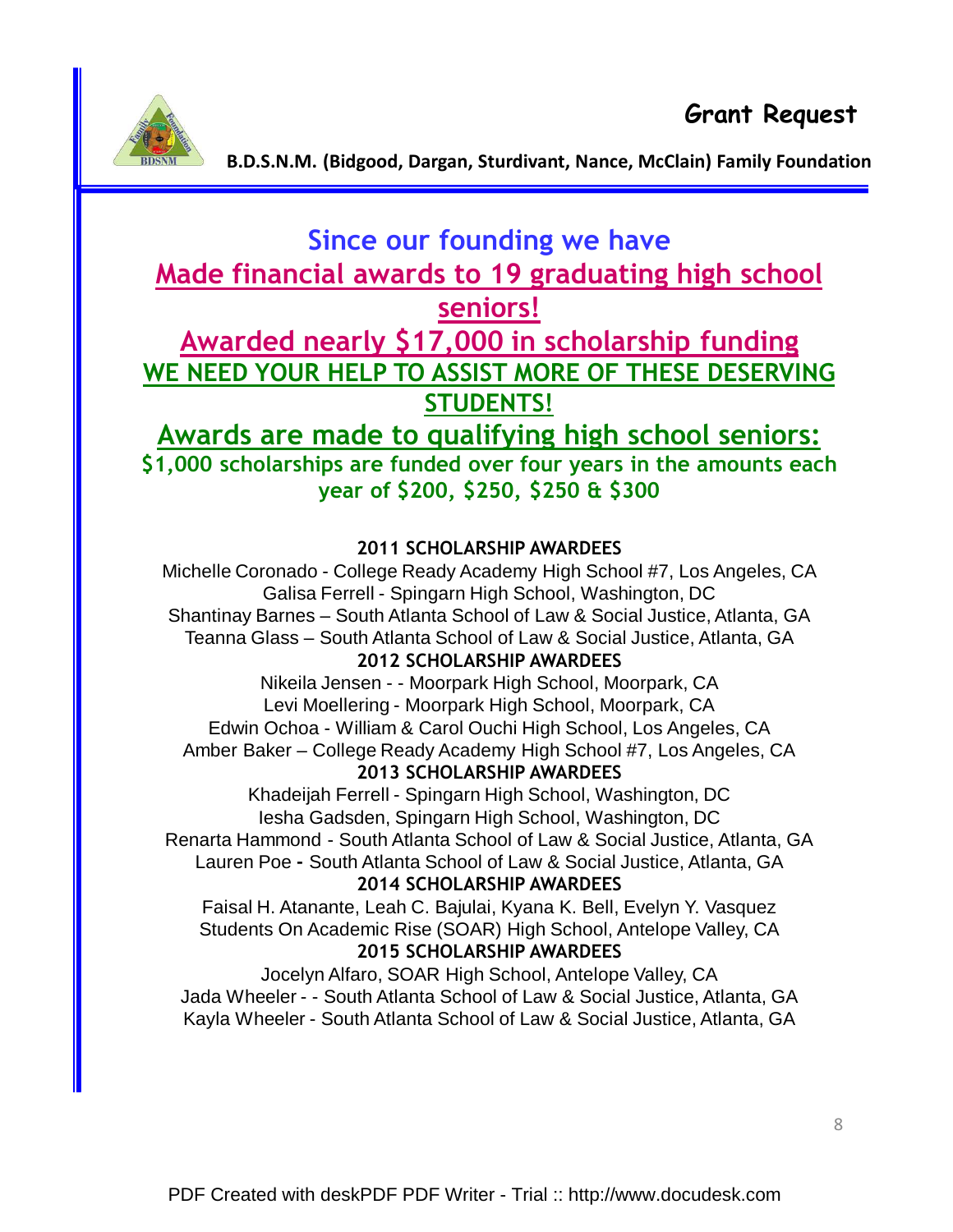

# Grant Request

#### B.D.S.N.M. (Bidgood, Dargan, Sturdivant, Nance, McClain) Family Foundation





Faisal H. Atanante, Evelyn Y. Vasquez, Leah C. Bajulai, Kyana K. Bell, Students On Academic Rise (SOAR) High School, Antelope Valley, CA

#### 2015

Jocelyn Alfaro, SOAR High School, Antelope Valley, CA Jada Wheeler - - South Atlanta School of Law & Social Justice, Atlanta, GA Kayla Wheeler - South Atlanta School of Law & Social Justice, Atlanta, GA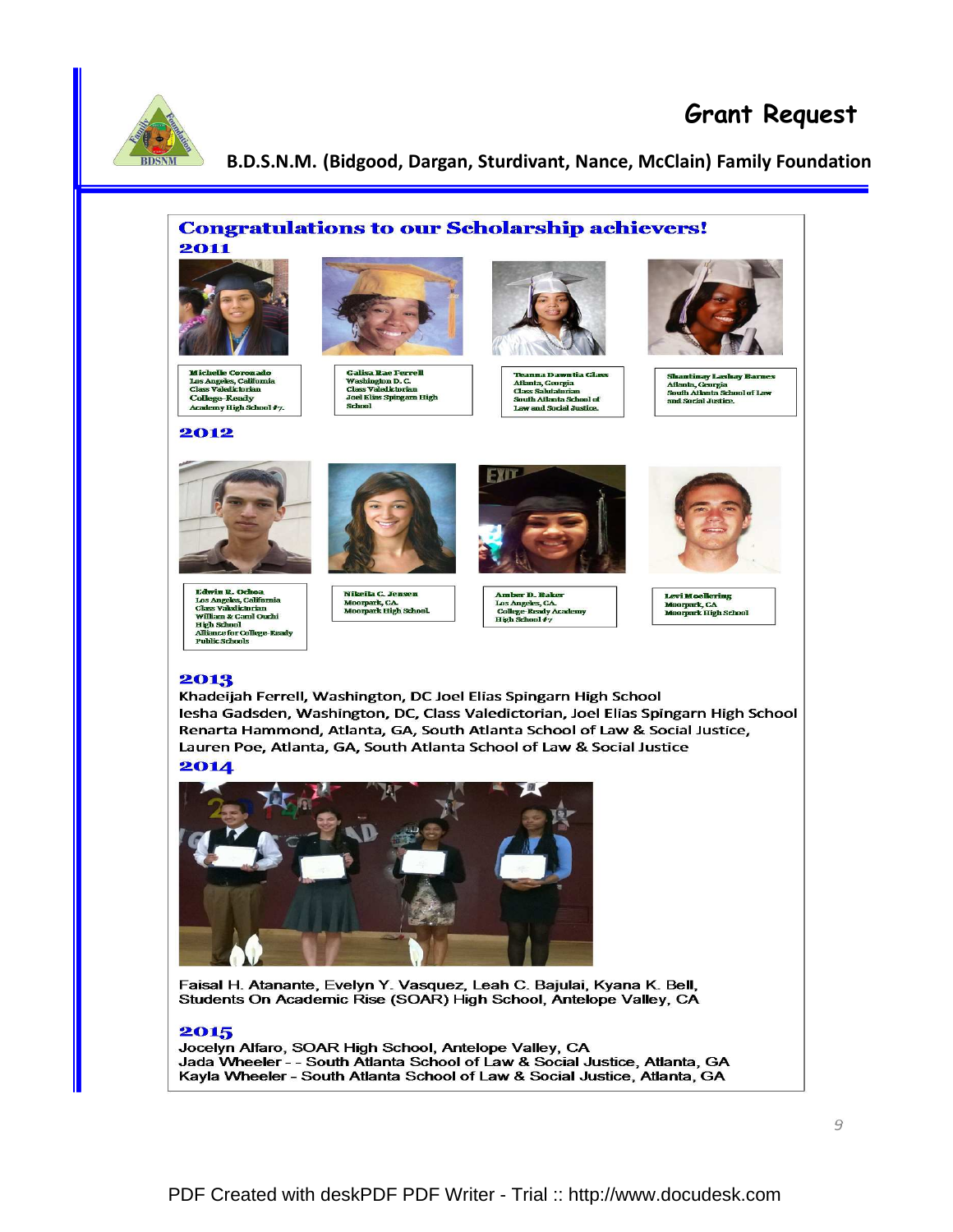

Scholarship application packages are presented to high schools in the Los Angeles, California, Atlanta, Georgia, Charlotte, North Carolina and Washington, D.C./Maryland/Virginia metropolitan areas.

Each team member makes contact with several high schools in their local area. They will remain the foundation contact for the school including presentation of the award and award recipient support contact. Every effort is made to make at least one student award in each area.

B.D.S.N.M. Family Foundation Scholarship Marketing Team

Oscar W. Bidgood, M.A., Charlotte, North Carolina Retired North Carolina Schools Administrator/Principal Michael E. Hackley, B. A., Laurel, MD Media Technician, University of the District of Columbia Rob Scheuing, President Sherwood Mortgage Group Inc. President Sterling Real Estate Almeta S. Stokes, Ed. D., Landover, MD/ Washington, D. C. Associate Professor Howard University Washington, D. C. Carla A. Stokes, Ph. D. , Stockbridge/Atlanta, GA School Psychologist Atlanta Public Schools Clarence A. Sturdivant, Moorpark, CA Chairman/CEO Garfield Travis Enterprises Inc. James L. Sturdivant, Greenbelt, Maryland Business and Tax Consultant Stephen W. Sturdivant, Washington, D. C. Training/Conversion Analyst, Fiserv Lending Solutions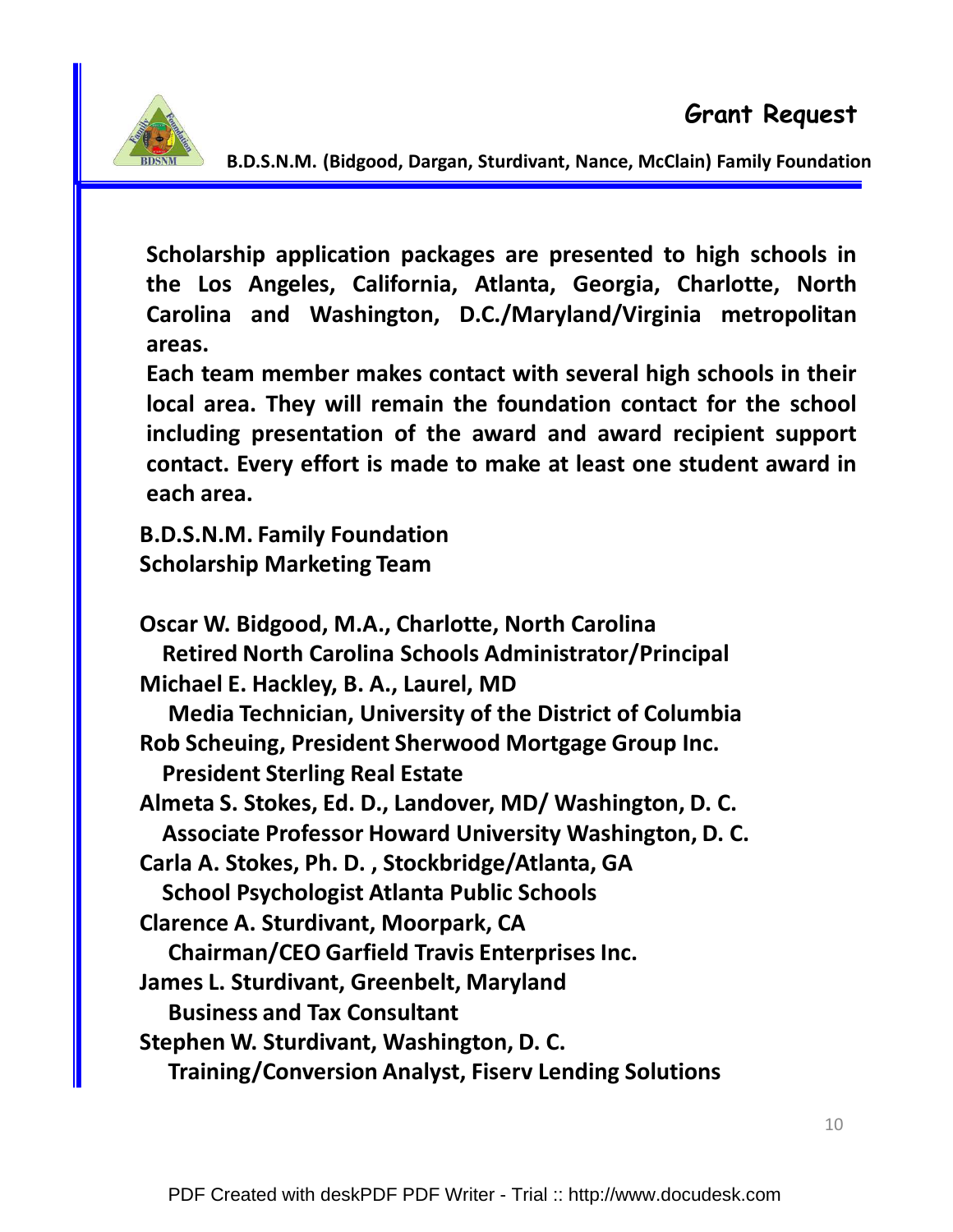

STATE OF CALIFORNIA<br>FRANCHISE TAX BOARD **PO BOX 1286** RANCHO CORDOVA CA 95741-1286

> In reply refer to 755:G : JCA

November 30, 2010

**BDSNM FAMILY FOUNDATION** CLARENCE STURDIVANT 6944 PECAN AVE MOORPARK CA 93021-1661

**Purpose** : CHARITABLE, EDUCATIONAL Code Section 23701d  $-3 \mathbf{F}$ Form of Organization Corporation Accounting Period Ending: September 30 Organization Number  $: 2997818$ 

#### EXEMPT DETERMINATION LETTER

We determined you are exempt from California franchise or income tax under California Revenue and Taxation Code section shown above.

The tax-exempt status is effective as of 04/20/2007.

To retain exempt status, organizations are required to be organized and operating for nonprofit purposes within the provisions of the above section. An inactive organization is not entitled to exemption.

This decision is based on information you submitted and assumes that your present operations continue unchanged or conform to those proposed in your application. Any change in operation, character, or purpose of the organization must be reported immediately to this office so that we may<br>determine the effect on your exempt status. Any change of name or address must also be reported.

In the event of a change in relevant statutory, administrative, judicial case law, a change in federal interpretation of federal law in cases where our opinion is based upon such an interpretation, or a change in the material facts or circumstances relating to your application upon which this opinion is based, this opinion may no longer be applicable. It is your responsibility to be aware of these changes should they occur. This

For filing requirements, get Pub. 1068, Exempt Organizations - Filing Requirements and Filing Fees. Go to ftb.ca.gov and search for 1068.

Note: This exemption is for state franchise or income tax purposes only. For information regarding sales tax exemption, contact the Board of Equalization at 800.400.7115 or website boe.ca.gov.

A copy of this letter has been sent to the Registry of Charitable Trusts.

J AMAYA **EXEMPT ORGANIZATIONS** BUSINESS ENTITIES SECTION TELEPHONE (916) 845-6644 FAX NUMBER (916) 843-2071

 $E0:$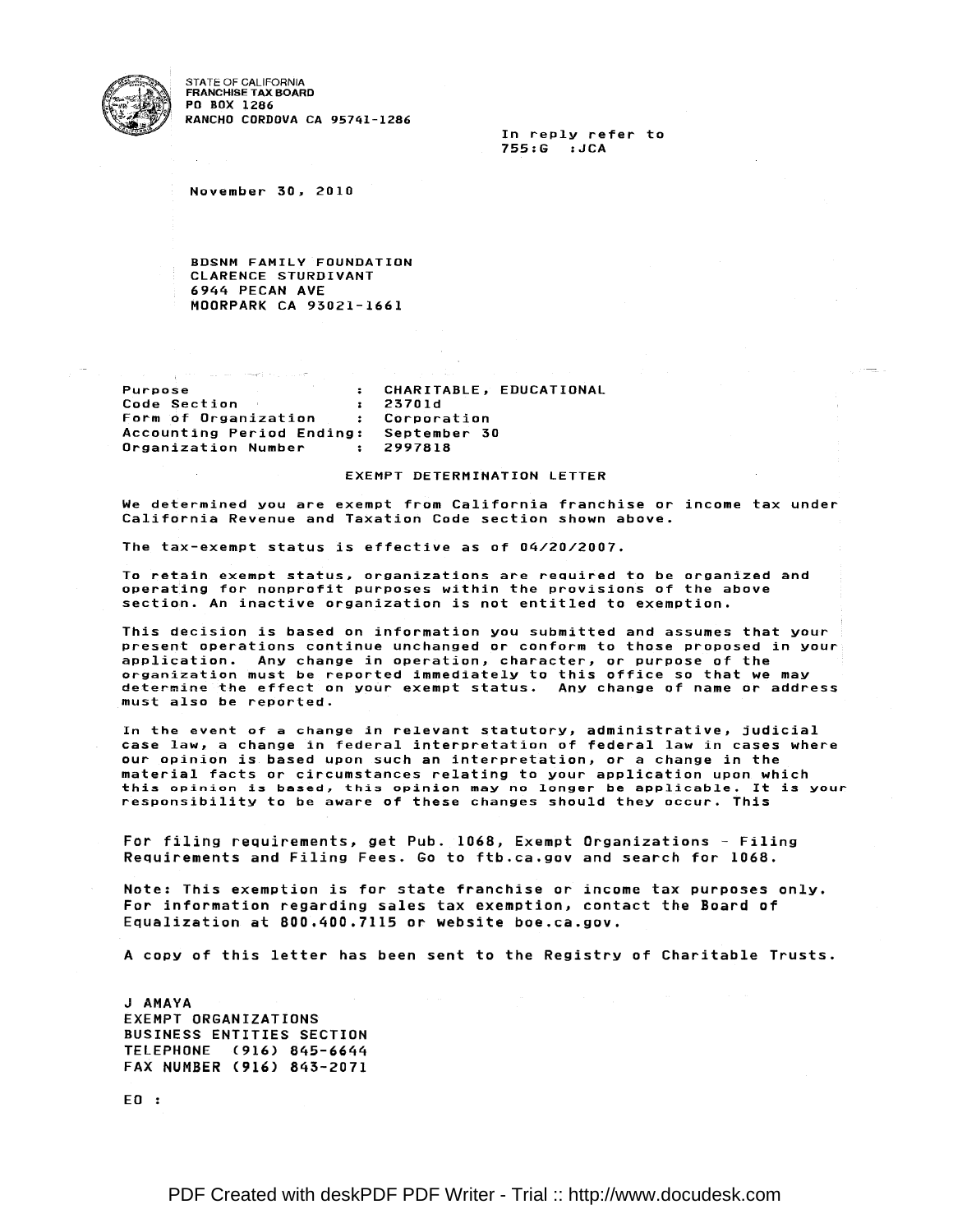DEPARTMENT OF THE TREASURY.

INTERNAL REVENUE SERVICE P. O. BOX 2508 CINCINNATI, OH 45201

Date:

BDSNM FAMILY FOUNDATION C/O CLARENCE A STURDIVANT 6944 PECAN AVE MOORPARK, CA 93021-1661

Employer Identification Number: 26-0334824 DT.N-17053237353049 Contact Person: MS K WILMER ID# 52405 Contact Telephone Number: (877) 829-5500 Accounting Period Ending: September 30 Public Charity Status: 170 (b) (1) (A) (vi) Form 990 Required: Yes Effective Date of Exemption: August 21, 2009 Contribution Deductibility: Yes Addendum Applies: No

Dear Applicant:

3. J. We are pleased to inform you that upon review of your application for tax exempt status we have determined that you are exempt from Federal income tax under section 501(c) (3) of the Internal Revenue Code. Contributions to you are deductible under section 170 of the Code. You are also qualified to receive tax deductible bequests,-devises, transfers or gifts under section 2055, 2106 or 2522 of, the Code. Because' this letter could help resolve any questions regarding your exempt status, you should keep it in your permanent records.

Organizations exempt under section 501(c)(3) of the Code are further classified as either public charities or private foundations. We determined that you-are a public charity under the Code section [s] listed in the heading of this letter.

Please see enclosed Publication 4221-PC, Compliance Guide for 501(c) (3) Public Charities, for some helpful information about your responsibilities as an exempt organization.

 $\mathcal{R}_{\text{max}}$ 

Sincerely,

Serve

Robert Choi Director, Exempt Organizations Rulings and Agreements

Enclosure: Publication 4221-PC

Jae Merce